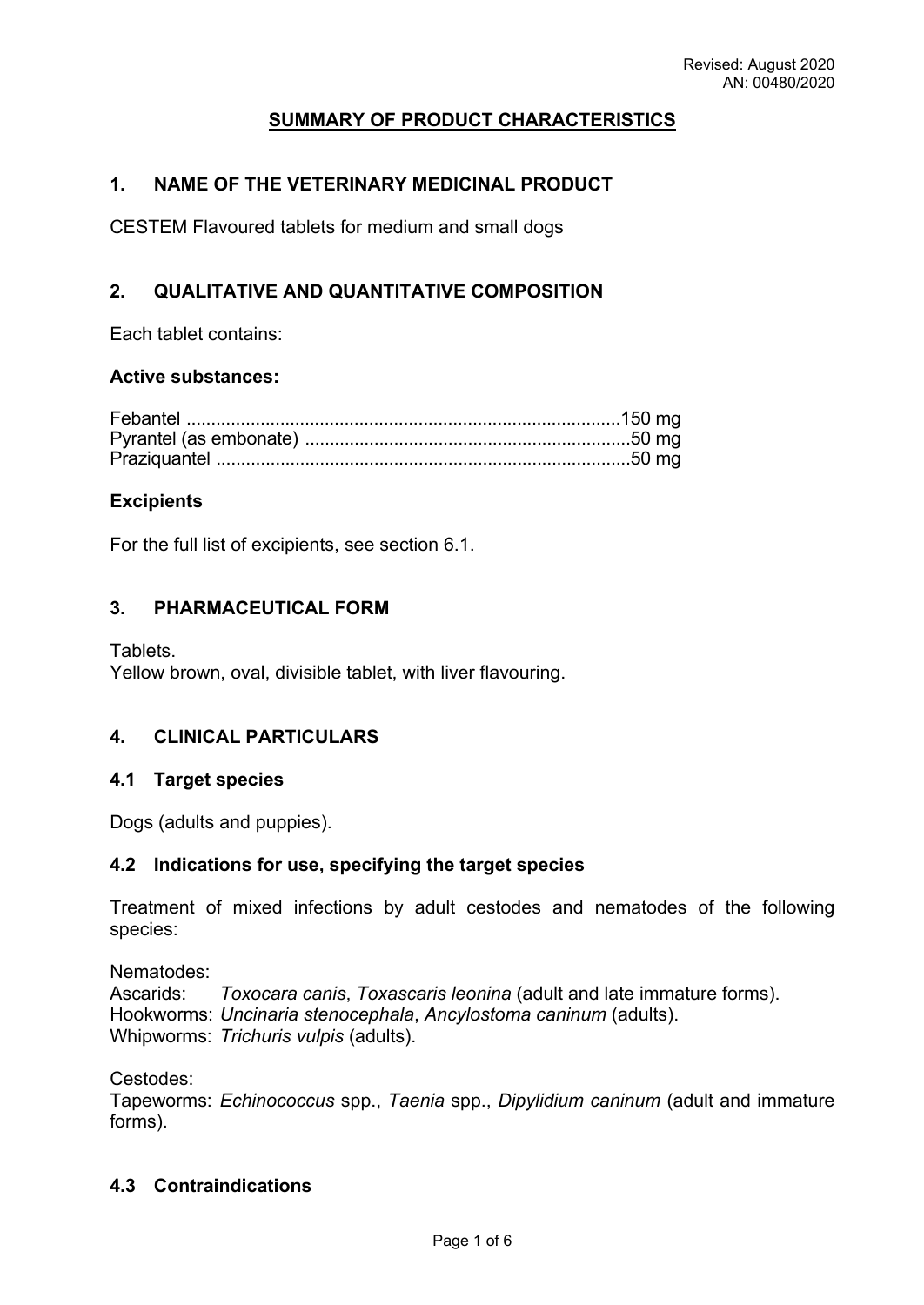Do not use in cases of hypersensitivity to the active substances or to any of the excipients.

## **4.4 Special warnings for each target species**

Parasite resistance to any particular class of anthelmintic may develop following frequent, repeated use of an anthelmintic of that class.

Fleas serve as intermediate hosts for one common type of tapeworm – *Dipylidium caninum*. Tapeworm infestation may reoccur unless control of intermediate hosts such as fleas, mice etc is undertaken.

## **4.5 Special precautions for use**

## **Special precautions for use in animals**

The product is not recommended for use in puppies of less than 3 kg bodyweight.

## **Special precautions to be taken by the person administering the veterinary medicinal product to animals**

Wash hands after administration to the animal.

In case of accidental ingestion, seek medical advice immediately and show the package leaflet or the label to the physician.

People with known hypersensitivity to any of the ingredients should avoid contact with the veterinary medicinal product.

## **Other precautions**

Since it contains praziquantel, the product is effective against Echinococcus spp. which do not occur in all EU member states but are becoming more common in some. Echinococcosis represents a hazard for humans. As Echinococcosis is a notifiable disease to the World Organisation for Animal Health (OIE), specific guidelines on the treatment and follow-up, and on the safeguard of persons, need to be obtained from the relevant competent authority.

## **4.6 Adverse reactions (frequency and seriousness)**

Gastro-intestinal signs (vomiting, diarrhoea), possibly associated with lethargy, have been observed very rarely in spontaneous reports.

The frequency of adverse reactions is defined using the following convention:

- very common (more than 1 in 10 animals treated displaying adverse reaction(s))
- common (more than 1 but less than 10 animals in 100 animals treated)
- uncommon (more than 1 but less than 10 animals in 1,000 animals treated)
- rare (more than 1 but less than 10 animals in 10,000 animals treated)
- very rare (less than 1 animal in 10,000 animals treated, including isolated reports)

## **4.7 Use during pregnancy, lactation or lay**

### Pregnancy:

Do not use in pregnant bitches during the first 4 weeks of pregnancy.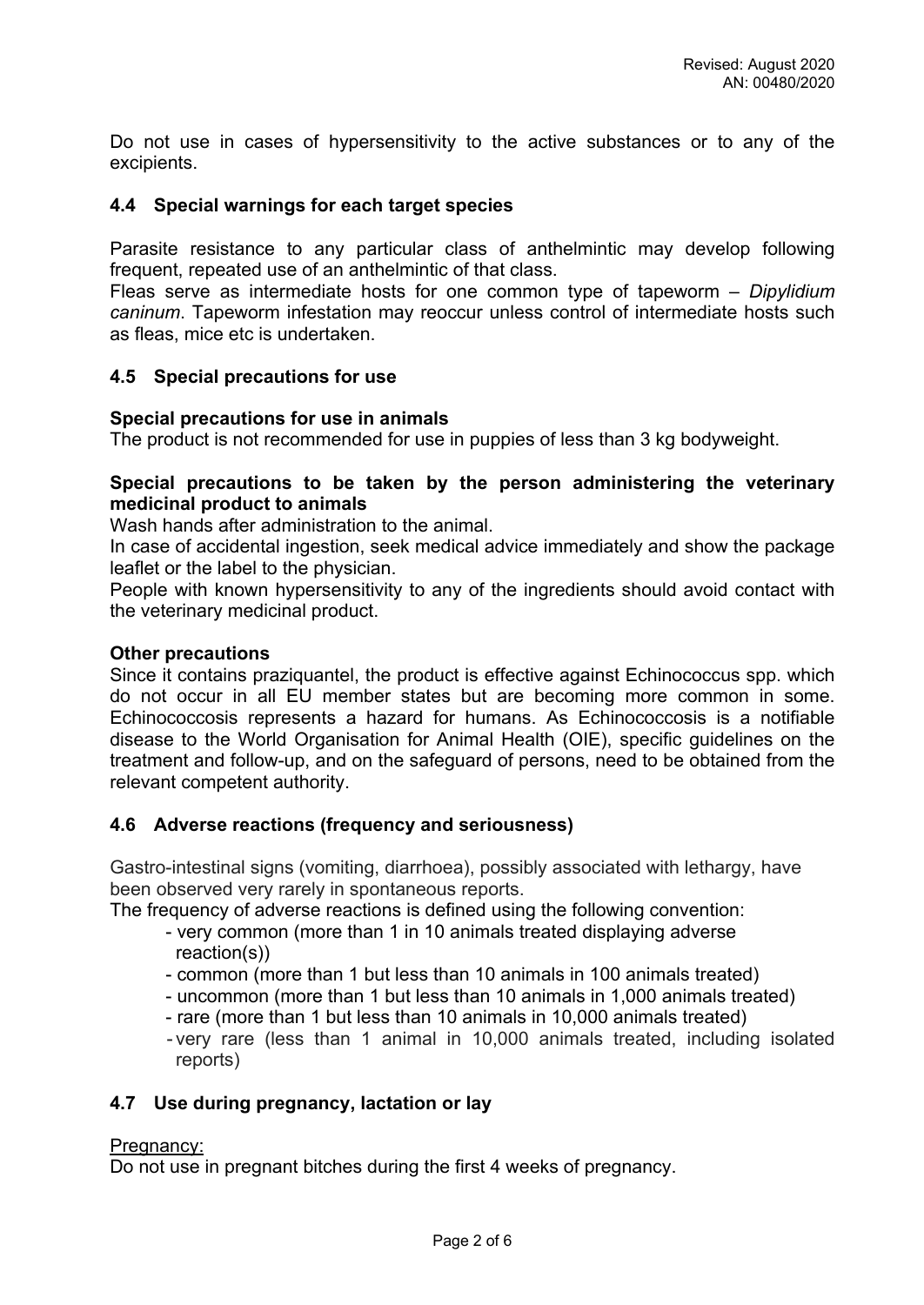Lactation:

The product may be used during lactation (see Section 4.9 below).

# **4.8 Interaction with other medicinal products and other forms of interaction**

Do not use simultaneously with piperazine, as the anthelmintic effects of pyrantel and piperazine may be antagonized.

Plasma concentrations of praziquantel may be decreased by concomitant administration with drugs that increase the activity of cytochrome P-450 enzymes (e.g. dexamethasone, phenobarbital).

Concurrent use with other cholinergic compounds can lead to toxicity.

# **4.9 Amounts to be administered and administration route**

Oral use.

15 mg/kg bodyweight febantel, 5 mg/kg pyrantel (as embonate) and 5 mg/kg praziquantel. This is equivalent to 1 tablet per 10 kg bodyweight, in one administration.

## Dosages are as follows:

| Body weight (kg) | Tablet quantity |
|------------------|-----------------|
| $3-5$            |                 |
| $>5-10$          |                 |
| $>10-15$         | $\frac{1}{2}$   |
| $>15-20$         |                 |

The tablets can be given to the dog with or without food. No starvation is needed before or after treatment.

To ensure administration of a correct dose, body weight should be determined as accurately as possible.

The dosing program should be established by the veterinary surgeon.

As a general rule, puppies should be treated at 2 weeks of age and every 2 weeks until 12 weeks of age. Thereafter they should be treated at 3 month intervals. It is advisable to treat the bitch at the same time as the puppies.

For the control of *Toxocara canis*, nursing bitches should be dosed 2 weeks after giving birth and every two weeks until weaning.

For routine worm control adult dogs should be treated every 3 months.

In case of confirmed single infestation by cestode or by nematode, a monovalent product containing a cestocide or a nematocide alone should be preferred.

For routine treatment a single dose is recommended.

In the event of heavy roundworm infestation a repeat dose should be given after 14 days.

If an infestation caused by Echinococcus (*E.granulosus*) is detected in dogs, a repetition of the treatment is recommended for safety purpose.

## **4.10 Overdose (symptoms, emergency procedures, antidotes), if necessary**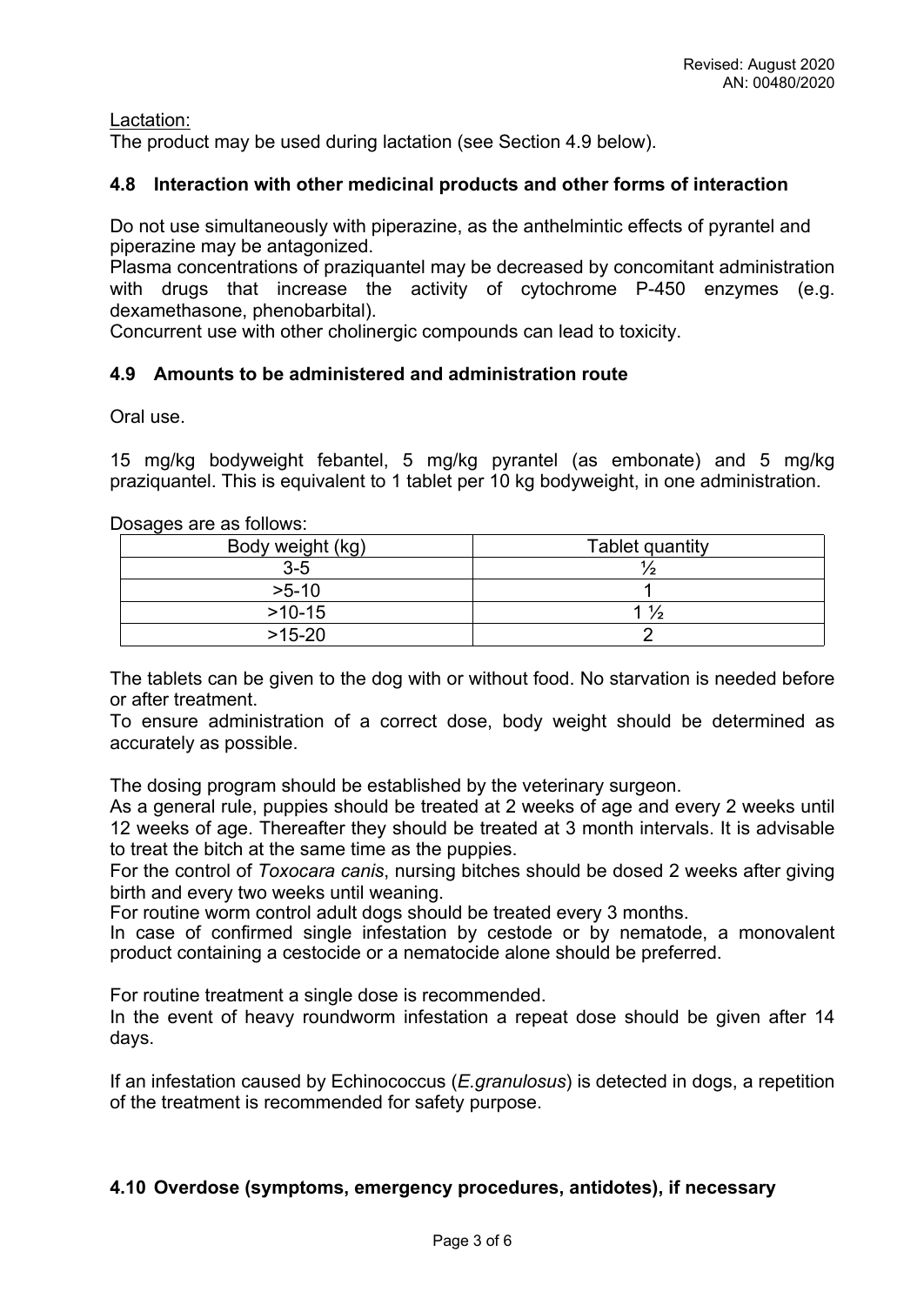In safety studies single doses of 5 times (4 times in very young puppies) the recommended dose or greater gave rise to occasional vomiting.

## **4.11 Withdrawal period(s)**

Not applicable.

# **5. PHARMACOLOGICAL PROPERTIES**

Pharmacotherapeutic group: anthelmintics. ATCvet code: QP52AA51.

## **5.1 Pharmacodynamic properties**

In this fixed combination pyrantel and febantel act against all relevant nematodes (ascarids, hookworms, and whipworms) in dogs. In particular the activity spectrum covers *Toxocara canis, Toxascaris leonina, Uncinaria stenocephala, Ancylostoma caninum* and *Trichuris vulpis*. This combination shows synergistic activity in the case of hookworms and febantel is effective against *T. vulpis.*

The spectrum of activity of praziquantel covers all important cestode species in dogs, in particular *Taenia* spp*, Dipylidium caninum, Echinococcus granulosus* and *Echinococcus multilocularis*. Praziquantel acts against all adult and immature forms of these parasites.

Praziquantel is very rapidly absorbed through the parasite's surface and distributed throughout the parasite. Both *in vitro* and *in vivo* studies have shown that praziquantel causes severe damage to the parasite integument, resulting in the contraction and paralysis of the parasites. There is an almost instantaneous tetanic contraction of the parasite musculature and a rapid vacuolisation of the syncytial tegument. This rapid contraction has been explained by changes in divalent cation fluxes, especially calcium.

Pyrantel acts as a cholinergic agonist. Its mode of action is to stimulate nicotinic cholinergic receptors of the parasite, induce spastic paralysis of the nematodes and thereby allow removal from the gastro- intestinal (GI) system by peristalsis.

Within the mammalian system febantel undergoes ring closure forming fenbendazole and oxfendazole. It is these chemical entities which exert the anthelmintic effect by inhibition of tubulin polymerisation. Formation of microtubules is thereby prevented, resulting in disruption of structures vital to the normal functioning of the helminth. Glucose uptake, in particular is affected, leading to a depletion in cell ATP. The parasite dies upon exhaustion of its energy reserves, which occurs 2-3 days later.

## **5.2 Pharmacokinetic particulars**

After oral administration to dogs, praziquantel is extensively and quickly absorbed from the gastro-intestinal tract. Maximum plasma concentration of 752 µg/L is obtained in less than 2 hours. It is rapidly and extensively metabolised in the liver into hydroxylated derivatives of the parent compound, then rapidly eliminated, mainly in urine.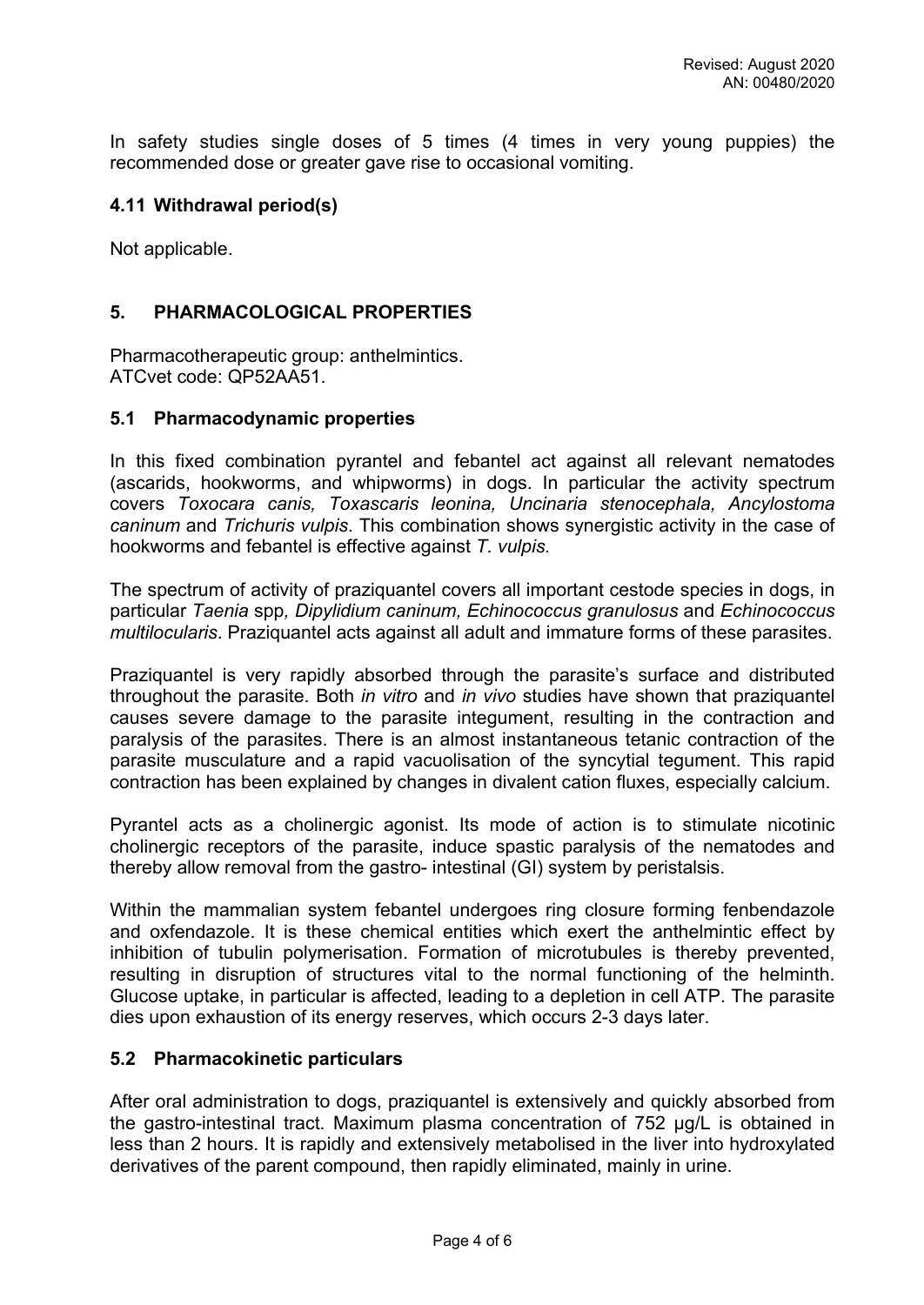After oral administration to dogs, febantel is moderately absorbed from the gastrointestinal tract. Febantel is rapidly metabolised in the liver into fenbendazole and its hydroxy and oxidative derivatives like oxfendazole. Maximum plasma concentration of fenbendazole (173 µg/L) is obtained after about 5 hours. Maximum plasma concentration of oxfendazole (147 µg/L) is obtained after about 7 hours. The excretion occurs mainly in the faeces.

After oral administration to dogs, pyrantel embonate is poorly absorbed. Maximum plasma concentration of 79 µg/L is obtained after about 2 hours. It is rapidly and extensively metabolised in the liver, then rapidly excreted, mainly in the faeces (the unchanged form) and in urine (the metabolites).

## **6. PHARMACEUTICAL PARTICULARS**

### **6.1 List of excipients**

Liver powder flavour Tablet grade inactive yeast Sodium laurilsulfate Croscarmellose sodium Povidone K30 Anhydrous colloidal silica Cellulose microcrystalline Magnesium stearate Maize starch

## **6.2 Incompatibilities**

Not applicable.

### **6.3 Shelf life**

Shelf-life of the veterinary medicinal product as packaged for sale: 3 years. Shelf-life after first opening the blister: 7 days

### **6.4 Special precautions for storage**

This veterinary medicinal product does not require any special storage conditions. Return any halved tablet to the opened blister pack and use within 7 days.

### **6.5 Nature and composition of immediate packaging**

Nature of immediate packaging: Polyamide-aluminium-PVC / aluminium blister packs.

Pack sizes: Box containing 1 blister of 2 tablets Box containing 2 blisters of 2 tablets Box containing 1 blister of 8 tablets Box containing 13 blisters of 8 tablets